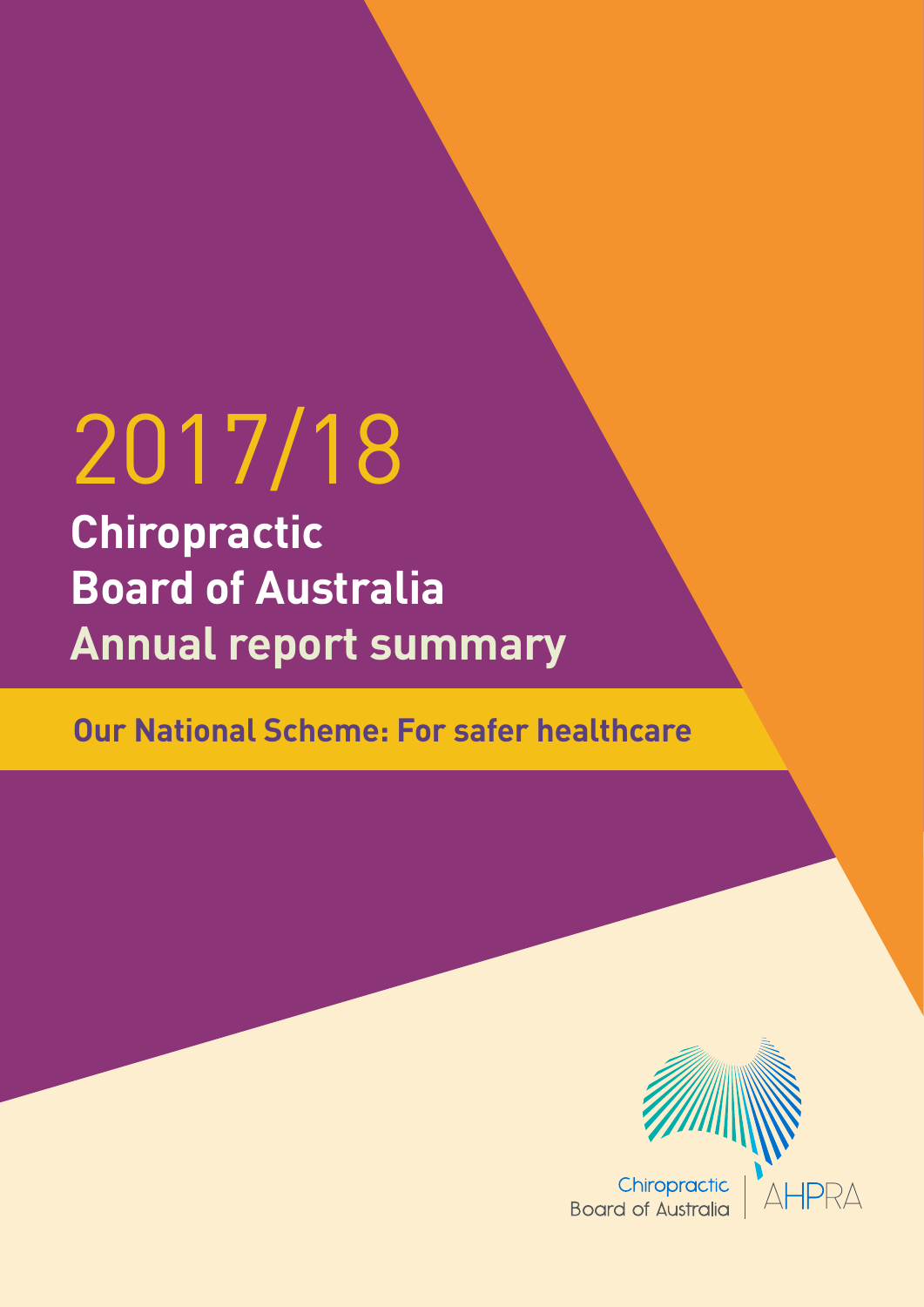## **Contents**

| At a glance: The chiropractic profession               | 3               |
|--------------------------------------------------------|-----------------|
| <b>Message from the Chair</b>                          | L.              |
| Chiropractic Board of Australia                        | 4               |
| <b>About us</b>                                        | 5               |
| About this report                                      | 5               |
| Our regulatory principles                              | 5               |
| <b>Chiropractic Board of Australia: Year in review</b> | 6               |
| Engaging with stakeholders                             | 6               |
| Communicating with the profession                      | 6               |
| <b>Consultations and reviews</b>                       | 6               |
| <b>Enforcing the National Law</b>                      | 6               |
| Evidence-based regulation                              | 6               |
| <b>Registering the chiropractic workforce</b>          | 7               |
| In brief                                               | 7               |
| Registration                                           | 7               |
| Applications for registration                          | 7               |
| Renewals                                               | 8               |
| Register of practitioners                              | 8               |
| Practitioner audits                                    | 8               |
| <b>Regulating the chiropractic workforce</b>           | 10              |
| In brief: Notifications, monitoring and offences       | 10              |
| An important note about our data                       | 10 <sup>1</sup> |
| What is a notification?                                | 10 <sup>1</sup> |
| Notifications received                                 | 11              |
| Notifications closed                                   | 11              |
| Mandatory notifications                                | 12              |
| Taking immediate action                                | 12              |
| Tribunals, panels and appeals                          | 12              |
| Compliance                                             | 13              |
| Statutory offences                                     | 13              |

### **Tables**

| Table 1: Number of registered chiropractors as at<br>30 June 2018                                                          | 9  |
|----------------------------------------------------------------------------------------------------------------------------|----|
| Table 2: Registered chiropractors, by age                                                                                  | 9  |
| Table 3: Registered chiropractors, by principal<br>place of practice and gender                                            | 9  |
| Table 4: Notifications received about chiropractors,<br>by state or territory (including HPCA)                             | 14 |
| Table 5: Percentage of the profession with notifications<br>received, by state or territory (including HPCA)               | 14 |
| Table 6: Immediate action cases by state or territory<br>(excluding HPCA)                                                  | 14 |
| Table 7: Outcomes of immediate actions<br>(excluding HPCA)                                                                 | 14 |
| Table 8: Notifications closed in 2017/18, by state<br>or territory (including HPCA)                                        | 14 |
| Table 9: Notifications closed, by stage at closure<br>(excluding HPCA)                                                     | 14 |
| Table 10: Notifications closed, by outcome at closure<br>(excluding HPCA)                                                  | 15 |
| Table 11: Active monitoring cases at 30 June 2018,<br>by stream (excluding HPCA)                                           | 15 |
| Table 12: Statutory offence complaints about<br>chiropractors, received and closed, by type of offence<br>and jurisdiction | 15 |
|                                                                                                                            |    |

### **Figures**

| Figure 1: Registration numbers for chiropractors,<br>year by year, since the National Scheme began                       | 7  |
|--------------------------------------------------------------------------------------------------------------------------|----|
| Figure 2: Number and percentage of chiropractors with<br>a principal place of practice in each state and territory       | 8  |
| Figure 3: Audit outcomes for the chiropractic profession                                                                 | 8  |
| Figure 4: Total notifications received by AHPRA<br>about chiropractors, year by year, since the National<br>Scheme began | 11 |
| Figure 5: How AHPRA and the Board manage<br>notifications                                                                | 11 |
| Figure 6: The most common sources of notifications<br>lodged with AHPRA about chiropractors                              | 11 |
| Figure 7: The most common types of complaint<br>lodged with AHPRA about chiropractors                                    | 12 |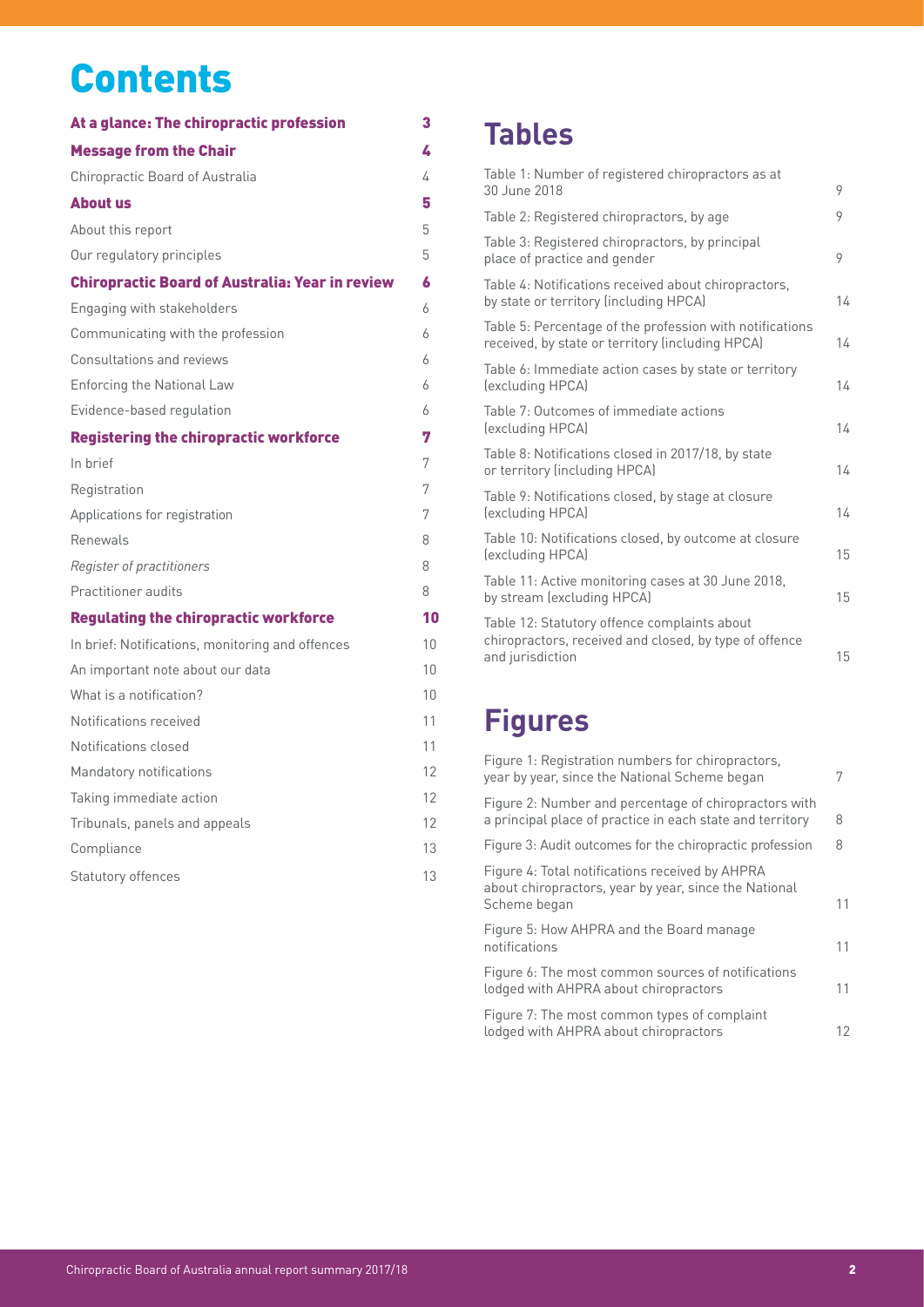# <span id="page-2-0"></span>At a glance: The chiropractic profession

5,420 chiropractors, up 2.6% from 2016/17

That's **0.8%** of all registered health practitioners

Male: 60.4%

Female: 39.6%

**91** notifications were lodged with AHPRA about chiropractors

2.4% of chiropractors had notifications lodged about them

120 notifications closed this year:

- $\rightarrow$  11.7% resulted in accepting an undertaking or conditions being imposed on a chiropractor's registration
- $\rightarrow$  21.7% resulted in a chiropractor receiving a caution or reprimand by the Board
- $\rightarrow$  1.7% resulted in suspension or cancellation of registration
- $\rightarrow$  44.2% resulted in no further action being taken
- $\rightarrow$  The remaining 20.8% were referred to another body or retained by a health complaints entity



#### Immediate action was considered 10 times and taken  $\boldsymbol{b}$  times<sup>1</sup>



**6** mandatory notifications were made: **all** were about standards



47 chiropractors were monitored by AHPRA for health, performance and/or conduct during the year



40 cases were being monitored for compliance with restrictions on their registration<sup>2</sup> as at 30 June 2018:

- $\rightarrow$  6 on the grounds of conduct
- $\rightarrow$  4 for health reasons
- $\rightarrow$  8 for performance
- $\rightarrow$  6 prohibited practitioners/students
- $\rightarrow$  16 for suitability/eligibility for registration

33 statutory offence complaints were made; 31 were closed

- $\rightarrow$  Over half of the new matters related to title and practice protection
- $\rightarrow$  The **majority** of the remaining matters related to advertising breaches

<sup>2</sup> See Table 11 for data about monitoring cases relating to compliance with restrictions on registration for chiropractors.

<sup>1</sup> Immediate action is an interim step the Board can take to suspend or cancel a chiropractor's registration while a complaint is being considered. Refer to the [2017/18 annual report](https://www.ahpra.gov.au/annualreport/2018/) by the Australian Health Practitioner Regulation Agency (AHPRA) for more data on immediate action.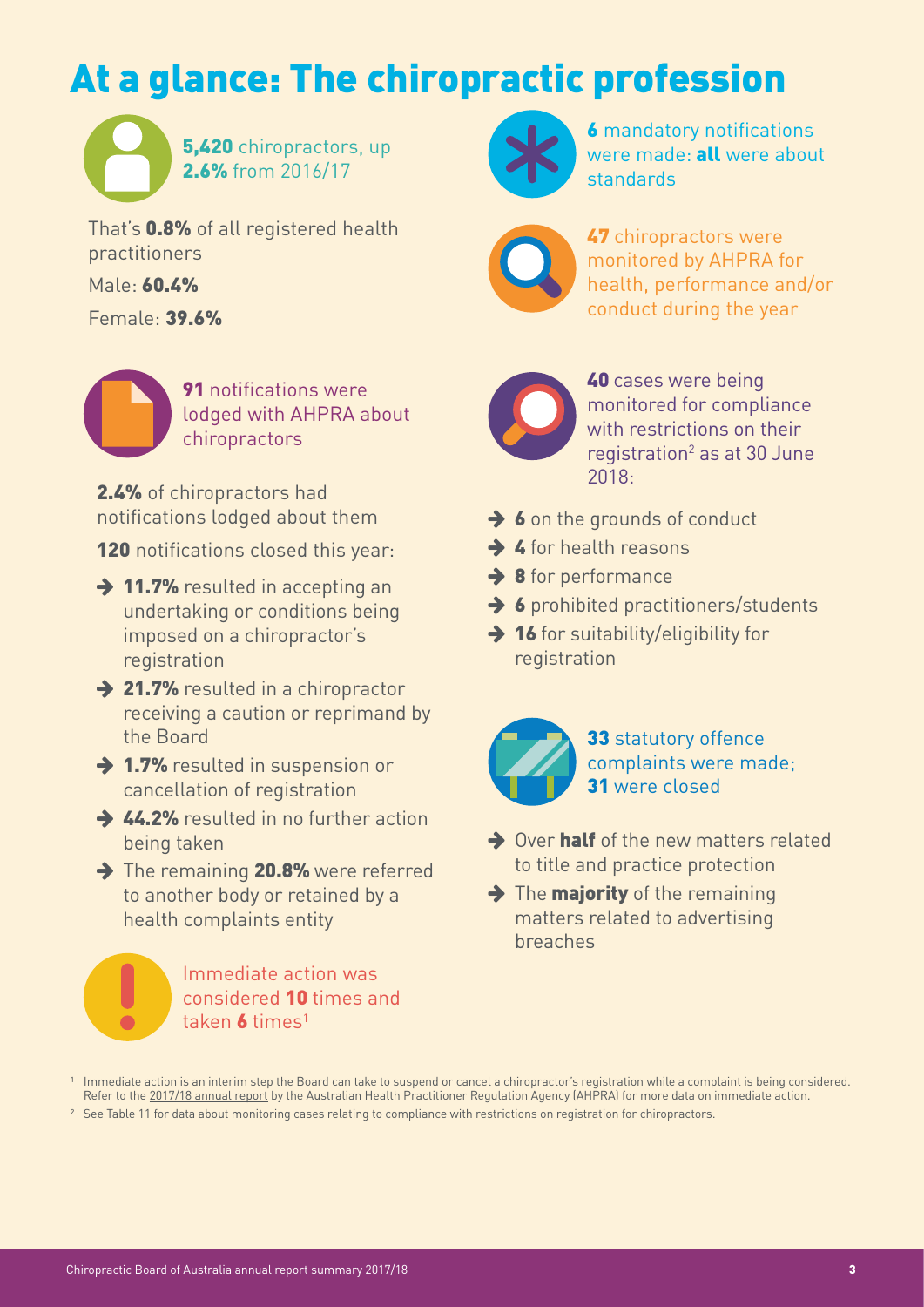# <span id="page-3-0"></span>Message from the Chair

**This report summarises data relating to the chiropractic profession in Australia, which have been drawn from the Australian Health Practitioner Regulation Agency (AHPRA) and the National Boards' 2017/18 annual report. It offers a unique insight into the regulatory landscape.** 

The Chiropractic Board of Australia's (the Board) fundamental obligation is to ensure that the public receives safe, competent and ethical care from chiropractors. In addition to setting the ethical and professional standards for the profession, the Board works hard to engage and communicate with practitioners on important issues so they can better understand their obligations under the Health Practitioner Regulation National Law (the National Law).

In the past year, the Board has continued to focus on engagement with the profession via public consultation on draft revised registration standards and guidelines, face-to-face meetings with the professional associations and practitioners across the country, and by hosting an annual stakeholder forum on key regulatory issues. The Board welcomes engagement with, and feedback from, all stakeholders in relation to its work.

We are committed to cross-profession collaboration and have been involved in several projects that seek to enhance the cross-professional nature of the National Registration and Accreditation Scheme (the National Scheme). Of note is our work on the revised continuing professional development registration standard which has been facilitated by the multi-profession policy unit, in collaboration with four other National Boards.

We are fortunate to have excellent support from the Board's regulatory partners in fulfilling our statutory obligations, particularly AHPRA, the Chiropractic Council of NSW, the Health Professional Councils Authority (HPCA) in New South Wales (NSW), the Office of the Health Ombudsman (OHO) in Queensland and the Council on Chiropractic Education Australasia.

I am also personally grateful to work with a committed group of Board members without whose support and hard work none of this could be achieved.



**Dr Wayne Minter AM** *Chair, Chiropractic Board of Australia*

### **Chiropractic Board of Australia**

### Members of the Board

#### **Dr Wayne Minter AM (Chiropractor) (Chair)**

- Dr Michael Badham (Chiropractor)
- Ms Anne Burgess
- Dr Phillip Donato (Chiropractor) (to December 2017)

Mr Frank Ederle

- Dr Graham Goodreid (Chiropractor)
- Ms Barbara Kent (to July 2017)
- Dr Anna Ryan (Chiropractor)
- Dr Ailsa Wood (nee Patterson) (Chiropractor)
- Dr Arcady Turczynowicz (Chiropractor) (from January 2018)

### Committees

The following national committees support the Chiropractic Board of Australia:

- $\rightarrow$  Immediate Action Committee
- $\rightarrow$  Registration, Notifications and Compliance Committee, and
- liaison groups and working groups as required.

### Executive and policy support





**Paul Fisher**

*Executive Officer, Chiropractic (until February 2018)*

**Clarissa Martin**

*Executive Officer, Chiropractic (from March 2018)*

Paul Fisher supported the Chiropractic Board of Australia until late February 2018, after which Clarissa Martin filled this role. Both work in AHPRA's National Office in Melbourne.

Executive Officers provide a vital link between the National Boards and AHPRA.

For more information about the Board, visit the Board's [website.](https://www.chiropracticboard.gov.au/)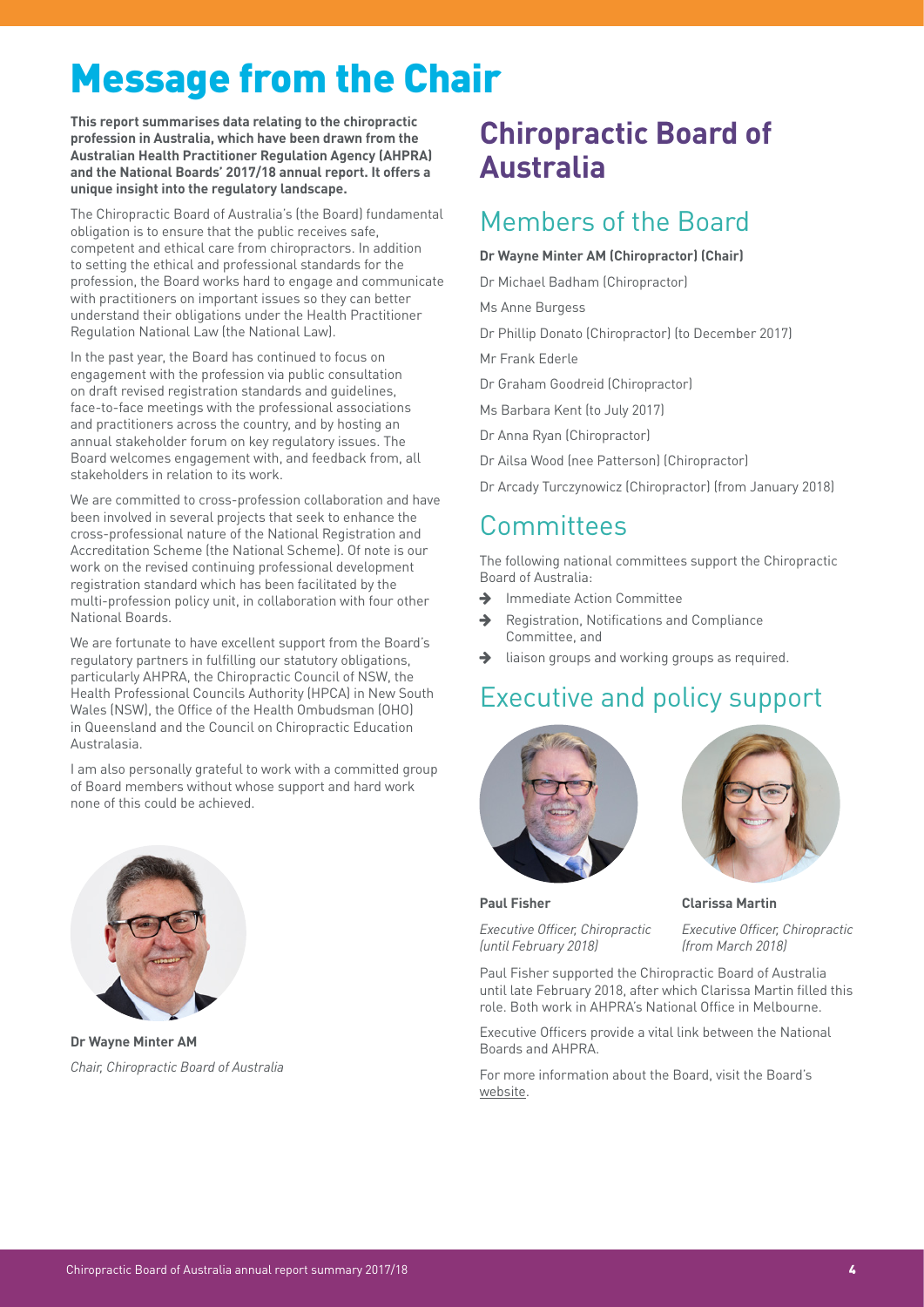# <span id="page-4-0"></span>About us

The Board has worked in partnership with AHPRA to protect the public since the inception of the National Registration and Accreditation Scheme (the National Scheme) in July 2010. Together, we regulate the profession by ensuring that only those chiropractors who are suitably trained and qualified can practise in Australia.

Protecting the public by ensuring access to a safe, competent and qualified healthcare workforce is always our priority. Every decision we make is guided by the Health Practitioner Regulation National Law (the National Law), as in force in each state and territory, and by the regulatory principles (see right).

Visit the [Board's website](https://www.chiropracticboard.gov.au/).

For more information about the National Scheme and AHPRA, visit the [AHPRA website](https://www.ahpra.gov.au/about-ahpra/).

### **About this report**

This annual report summary provides a profession-specific view of AHPRA and the Board's work to manage risk to the public in 2017/18. Information provided in this report is drawn from the annual report published by AHPRA and the National Boards. All data are correct as at 30 June 2018.

Whenever possible, historical data are provided to show trends over time.

For information about our data please read ['An important](#page-9-1)  [note about our data](#page-9-1)' in *Regulating the workforce*.

Profession-specific summaries for all National Boards are available to download from the [AHPRA website](http://www.ahpra.gov.au/annualreport/2018).

### **Our regulatory principles**

Eight [regulatory principles](http://www.ahpra.gov.au/About-AHPRA/Regulatory-principles) underpin our work, and guide our decision-making in the public interest. These principles foster a responsive, risk-based approach to regulation. In brief, they are to:

**Protect the public**

**Take timely and necessary action**

**Administer the National Law**

**Ensure registrants are qualified** 

**Work with stakeholders**

**Uphold professional standards** 

**Identify and respond to risk**

**Use appropriate regulatory force**

For more information, download AHPRA's [2017/18 annual](http://www.ahpra.gov.au/annualreport/2018)  [report](http://www.ahpra.gov.au/annualreport/2018).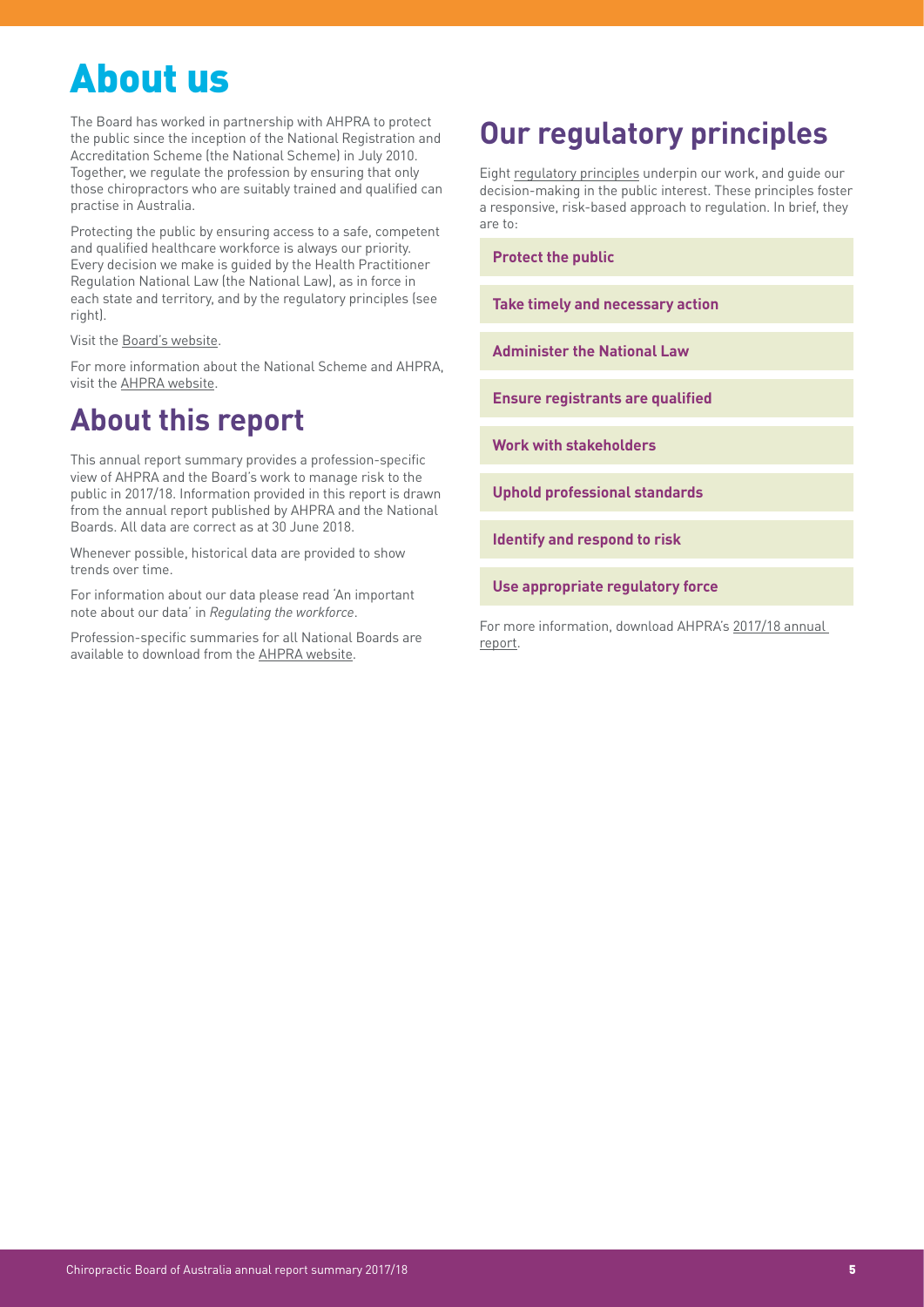# <span id="page-5-0"></span>Chiropractic Board of Australia: Year in review

Keep up-to-date with the works of the Board, as well as reading our communiqués, consultations, media releases and newsletters, on the [Board's website](http://www.chiropracticboard.gov.au/News)**.** Here are some highlights from 2017/18:

### **Engaging with stakeholders**

AHPRA and the National Boards held a successful multiprofession stakeholder forum on responsible advertising in healthcare. The forum provided the latest updates on the broader *Advertising compliance and enforcement strategy for the National Scheme* and the resources continually being developed to support practitioners to comply with advertising obligations. Stakeholders also debated issues with representatives from consumer organisations, professional associations, insurers and other regulators.

The Board also hosted several educational forums in various cities to provide information on continuing professional development (CPD) and assessing formal learning activities, and further clarifying any issues about advertising. The presentations from these forums were published on the Board's website for those unable to attend in person.

### **Communicating with the profession**

The Board publishes regular communiqués and newsletters to keep the profession informed of its work, and up-to-date with regulatory matters.

This year, the Board produced and published a video and supporting materials for new graduates to advise them of the requirements to become registered for the first time. These resources also provide an overview of obligations as a registered practitioner under the National Law, which may be helpful for all practitioners to review periodically. The video has been published on the [Board's website](https://www.chiropracticboard.gov.au/Registration/overview.aspx).

### **Consultations and reviews**

Together with other National Boards, the Board consulted on a draft revised CPD registration standard and guidelines, reviewed accreditation arrangements and consulted on a new draft guideline for informing a National Board about where practitioners practise.

### **Enforcing the National Law**

AHPRA and the Board successfully prosecuted an individual for unlawful use of the title 'chiropractor'. The Board and AHPRA continue to seek the strongest possible penalties under the National Law against anyone who falsely claims to be a registered chiropractor.

The Board also took strong action against a number of chiropractors on matters ranging from misleading advertising, to boundary violation and sexual misconduct.

### **Evidence-based regulation**

Research into complaints against practitioners, including a specific comparison of notifications about chiropractors, osteopaths and physiotherapists for the 2011 to 2016 period, was presented by Dr Anna Ryan (practitioner member of the Board) and Associate Professor Marie Bismark at a Research Day held in Melbourne by AHPRA and the Health and Care Professions Council (HCPC) United Kingdom. It was aimed at developing a collaborative research relationship to drive regulatory improvements in both countries and lead the way internationally.

Over 90% of chiropractors, osteopaths and physiotherapists had no complaints made against them during the period. However, chiropractors were found to be at higher risk of complaints than osteopaths and physiotherapists and, consistent with research in other health professions, older practitioners and male practitioners were at increased risk of complaints independent of their profession.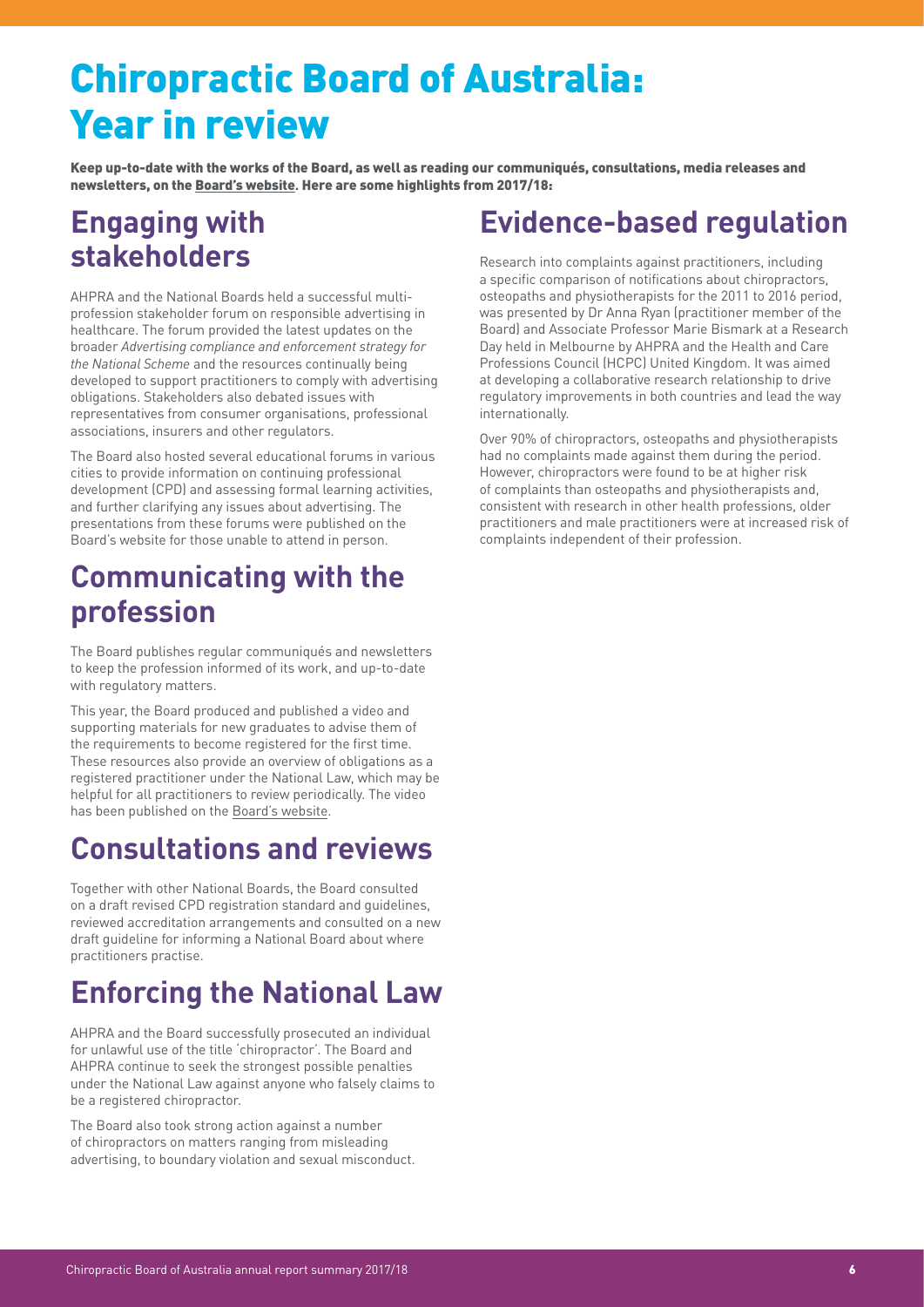# <span id="page-6-0"></span>Registering the chiropractic workforce

### **In brief**

**5,420 registered chiropractors in 2017/18; up from 5,284 in 2016/17.** 

**Chiropractors comprise 0.8% of all registered health practitioners.**

**0.5% of the profession identified as being Aboriginal and/or Torres Strait Islander in a workforce survey filled out on renewal of registration (25 chiropractors nationally).**

**Women comprised 39.6% of the profession.**

Under the National Law, as in force in each state and territory, there is a range of categories. Chiropractic registration types are:

- $\rightarrow$  General registration
- $\rightarrow$  Limited registration
- $\rightarrow$  Non-practicing registration, and
- $\rightarrow$  Student registration (students undertaking an approved program of study).

Before a practitioner can practise and use a title protected under the National Law, applicants must provide evidence that they are eligible to hold registration, and registration must be granted.

Find out more about [registration](https://www.chiropracticboard.gov.au/Registration.aspx) with the Chiropractic Board of Australia.



#### Figure 1: Registration numbers for chiropractors, year by year, since the National Scheme began

### **Registration**

As at 30 June 2018, there were 5,420 chiropractors registered under the National Scheme. This represents a 2.6% increase from 2016/17, which is consistent with previous years. Most jurisdictions saw an increase in registrant numbers, with NSW, Victoria and Queensland being the principal place of practice for over 75.5% of all registered chiropractors.

Of the 702,741 registered health practitioners across the 15 professions, 0.8% were chiropractors.

Of the chiropractic registrant base, 93.8% of all chiropractors held some form of practising registration. There was also a 6.0% increase from the previous year in the number of chiropractors moving to non-practising registration.

Tables 1–3 show data relating to the registration of chiropractors in 2017/18.

### **Applications for registration**

AHPRA received 402 applications for registration as a chiropractor in 2017/18. In partnership with AHPRA, the Board considers every application for registration carefully and assesses it against the requirements for registration, including English language proficiency and checking whether the applicant has a criminal history.

Only those chiropractors who are suitably trained and qualified to practise in a competent and ethical manner are registered. Where appropriate to protect the public, and in accordance with the [regulatory principles](https://www.ahpra.gov.au/about-ahpra/regulatory-principles) of the National Scheme, the Board may decide to impose conditions on a practitioner's registration or to refuse the application.

Of the 401 applications finalised, 2.0% resulted in conditions being imposed on registration or the refusal of registration, in order to protect the public.

For more information download the [2017/18 annual report](https://www.ahpra.gov.au/annualreport/2018/) by AHPRA and the National Boards.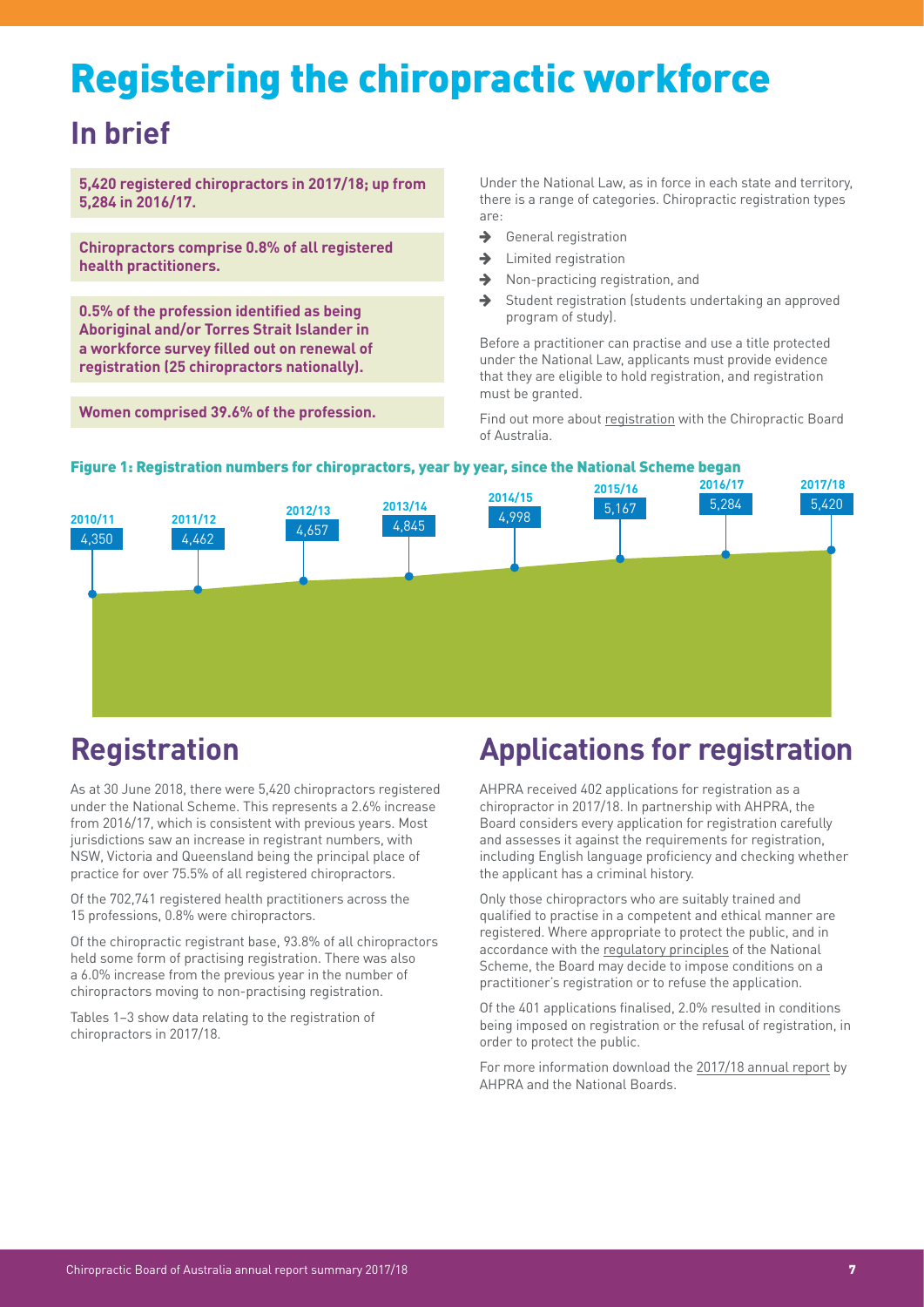<span id="page-7-0"></span>Figure 2: Number and percentage of chiropractors with a principal place of practice in each state and territory



### **Renewals**

Once on the *Register of practitioners*, chiropractors must apply to renew their registration(s) each year and make declarations on the relevant registration requirements. As with new applications for registration, the Board may impose conditions on registration or refuse renewal.

A total of 5,075 chiropractors renewed their registration in 2017/18, with the proportion of chiropractors who renewed online increasing to 98.9%; up 1.2% from 2017/18.

### *Register of practitioners*

According to the National Law, AHPRA is required to maintain and publish a publicly accessible *Register of practitioners* (the Register) so that information about the registration of any health practitioner is easy to find.

The online [Register](https://www.ahpra.gov.au/registration/registers-of-practitioners.aspx) has accurate, up-to-date information about the registration status of all registered health practitioners in Australia. When decisions are made in relation to a practitioner's registration/renewal or disciplinary proceedings, the [Register](https://www.ahpra.gov.au/registration/registers-of-practitioners.aspx) is updated to inform the public about the current status of individual health practitioners and any restrictions placed upon their practice.

Tribunal decisions that result in the cancellation of a practitioner's registration due to health, performance or conduct issues result in the individual appearing on a [Register](https://www.ahpra.gov.au/registration/registers-of-practitioners/cancelled-health-practitioners.aspx) [of cancelled practitioners](https://www.ahpra.gov.au/registration/registers-of-practitioners/cancelled-health-practitioners.aspx).

### **Practitioner audits**

AHPRA conducts regular audits of random samples of health practitioners across all professions on behalf of the National Boards. Audits provide assurance that practitioners are meeting the registration requirements for their profession. During an audit, a practitioner is required to provide evidence in support of the declarations they made in their previous year's registration renewal application.

In 2017/18, AHPRA audited 7,193 practitioners across all 15 regulated health professions, including 443 chiropractors. For all audits initiated and completed this year, 92.6% of chiropractors were found to comply with the registration standards being audited or required minor education to comply with the registration standards being audited.

See AHPRA's [2017/18 annual report](https://www.ahpra.gov.au/annualreport/2018/) for more information about the audit process.

Find out more about practitioner audits and other registration information on the [Board's website.](https://www.chiropracticboard.gov.au/Registration.aspx)

#### Figure 3: Audit outcomes for the chiropractic profession

- 
- **85.6% compliant:** fully compliant with the registration standards
- 7.0% compliant (education): compliant through education in one or more standard
- **1.8% non-compliant: non-compliant** with one or more standard
- $\bullet$  5.6% no audit action required: practitioners who changed registration type to non-practising or surrendered their registration after being advised that they were subject to audit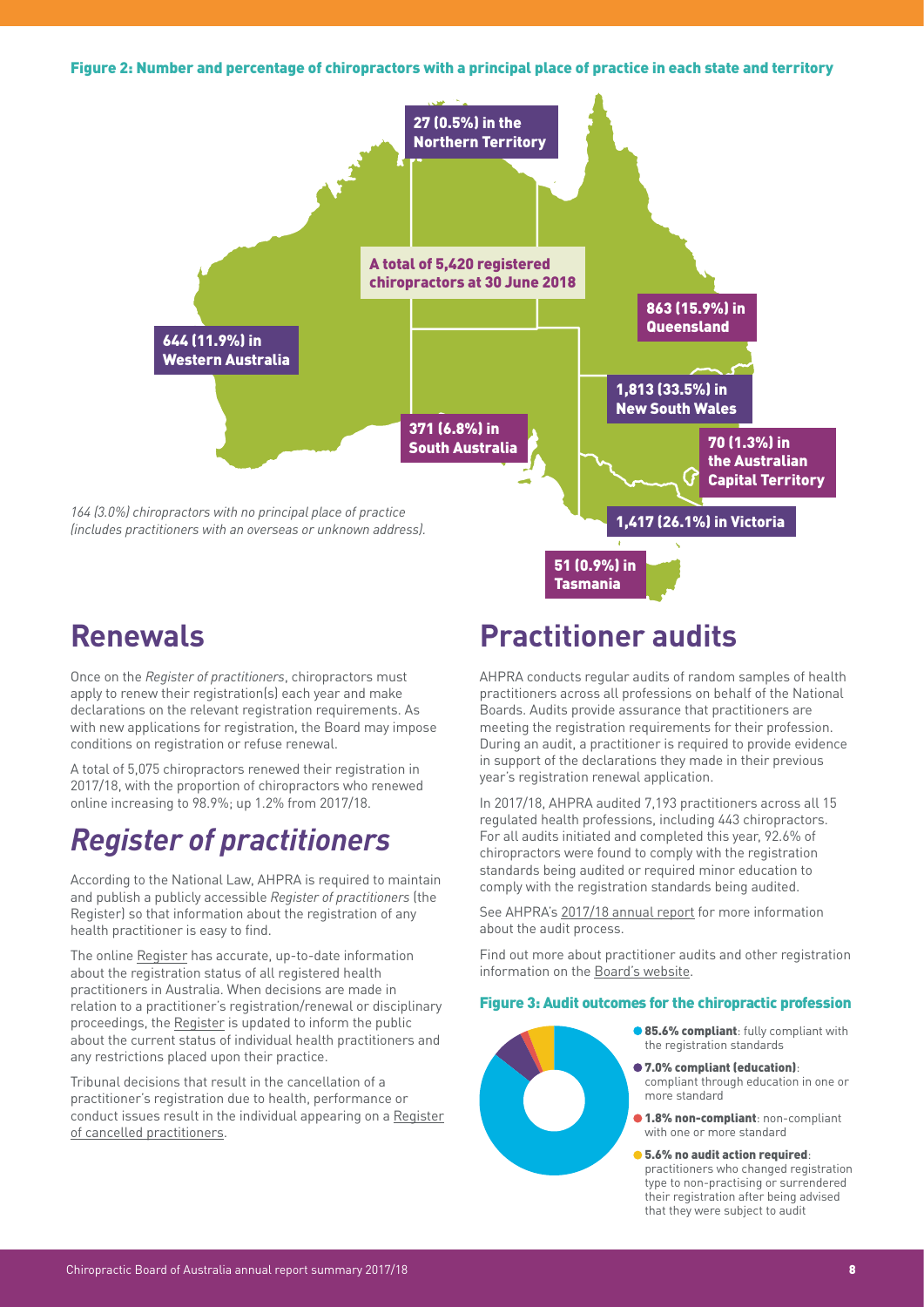#### <span id="page-8-0"></span>Table 1: Number of registered chiropractors as at 30 June 2018

| <b>Registrants</b>                             | <b>ACT</b> | <b>NSW</b> | NΤ      | QLD     | <b>SA</b> | <b>TAS</b>          | VIC     | <b>WA</b> | No PPP <sup>1</sup> | <b>Total</b>   |
|------------------------------------------------|------------|------------|---------|---------|-----------|---------------------|---------|-----------|---------------------|----------------|
| 2017/18 total registered chiropractors         |            | 1.813      | 27      | 863     | 371       | 51                  | 1.417   | 644       | 164                 | 5.420          |
| 2016/17 total registered chiropractors         |            | 771        | 27      | 844     | 370       | 54                  | .371    | 623       | 155                 | 5.284          |
| % change from 2016/17 to 2017/18               | $.4\%$     | $2.4\%$    | $0.0\%$ | 2.3%    | 0.3%      | $-5.6%$             | 3.4%    | 3.4%      | 5.8%                | 2.6%           |
| All registered health practitioners in 2017/18 | 12.2971    | 202.033    | 7.419   | 139.056 | 55.060    | 15.188 <sub>1</sub> | 182.674 | 70.859    |                     | 18,155 702,741 |

1 No principal place of practice (No PPP) includes practitioners with an overseas or unknown address.

#### Table 2: Registered chiropractors, by age

| l Year  |     |     | <u> </u> <25      25-29      30-34      35-39      40-44      45-49      50-54      55-59      60-64      65-69      70-74      75-79 |     |     |     |     |     |     |     |                |    | $80+$ | <b>Total</b> |
|---------|-----|-----|---------------------------------------------------------------------------------------------------------------------------------------|-----|-----|-----|-----|-----|-----|-----|----------------|----|-------|--------------|
| 2017/18 | 108 | 707 | 923                                                                                                                                   | 793 | 760 | 701 | 422 | 411 | 256 | 184 | 96             | 37 | 22    | 5.420        |
| 2016/17 | 88  | 763 | 867                                                                                                                                   | 775 | 750 | 666 | 421 | 386 | 241 | 182 | O <sub>1</sub> | 43 |       | 5.284        |

#### Table 3: Registered chiropractors, by principal place of practice and gender

| <b>Chiropractors</b> | ACT. | <b>NSW</b> | <b>NT</b> | QLD | <b>SA</b> | <b>TAS</b>      | <b>VIC</b> | WA l | No PPP <sup>1</sup> | <b>Total</b> |
|----------------------|------|------------|-----------|-----|-----------|-----------------|------------|------|---------------------|--------------|
| <b>Total 2017/18</b> | 70   | 1,813      | 27        | 863 | 371       | 51              | 1.417      | 644  | 164.                | 5,420        |
| <b>Female</b>        | 33   | 675        | 8         | 318 | 140       | 16              | 613        | 284  | 60                  | 2,147        |
| <b>Male</b>          | 37   | 1.138      | 19        | 545 | 231       | 35              | 804        | 360  | 104                 | 3,273        |
| <b>Total 2016/17</b> | 69   | 1.771      | 27        | 844 | 370       | 54              | 1.371      | 623  | 155                 | 5.284        |
| <b>Female</b>        | 31   | 654        | $\circ$   | 298 | 143       | 17 <sub>1</sub> | 581        | 274  | 57                  | 2,064        |
| <b>Male</b>          | 38   | 1.117      | 18        | 546 | 227       | 37              | 790        | 349  | 98                  | 3,220        |

1 No principal place of practice (No PPP) includes practitioners with an overseas or unknown address.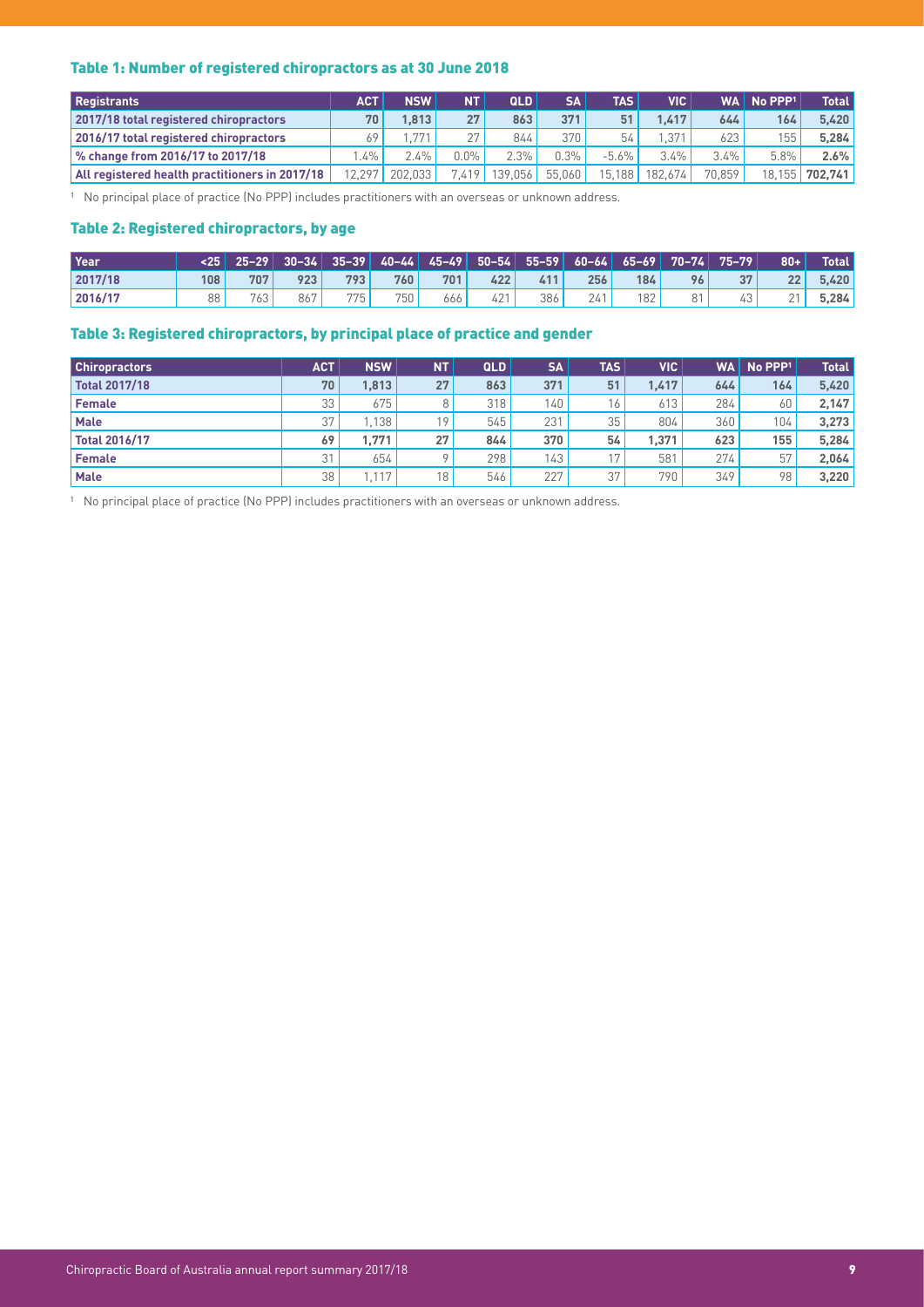# <span id="page-9-0"></span>Regulating the chiropractic workforce

### **In brief: Notifications, monitoring and offences**

**91 notifications (complaints or concerns) were lodged with AHPRA about chiropractors in 2017/18.1**

**2.4% of all registered chiropractors were the subject of a notification (compared with 1.6% of all registered health practitioners).2**

**Immediate action was taken 6 times: 2 cases resulted in suspension of a chiropractor's registration while a notification was investigated.**

**6 mandatory notifications were lodged with AHPRA about chiropractors during the year.**

**120 notifications were closed.**

**40 chiropractors were being monitored for compliance with restrictions on their registration as at 30 June 2018.**

**33 statutory offence complaints were made about the profession – over half related to title and practice protection.**

### <span id="page-9-1"></span>**An important note about our data**

AHPRA and the National Boards do not manage all complaints made about health practitioners in Australia and the data reflect this. In the pages that follow, we are reporting mainly on matters received and managed by AHPRA and the Chiropractic Board of Australia, unless otherwise stated.

#### The notification process is different in NSW and Queensland:

In NSW, AHPRA does not manage notifications. They are managed by 14 professional councils (supported by the Health Professional Councils Authority, or HPCA) and the Health Care Complaints Commission (HCCC).

In Queensland, the Office of the Health Ombudsman (OHO) receives all complaints about health practitioners and determines which of those complaints are referred to the Board/AHPRA to manage.

Wherever possible in the tables in this report, HPCA data are given in separate columns and the data have been checked by the HPCA (correct as at time of publication). Please refer to the HPCA's 2017/18 annual report on their [website](https://www.hpca.nsw.gov.au/), as data may have been subsequently reconciled.

Queensland became a co-regulatory jurisdiction on 1 July 2014 with the commencement of the Health Ombudsman Act. OHO receives all health complaints in Queensland, including those about registered chiropractors, and decides whether the complaint:

- $\rightarrow$  is serious, in which case it must be retained by OHO for investigation
- $\rightarrow$  should be referred to AHPRA and the relevant National Board for management, or
- $\rightarrow$  can be closed, or managed by way of conciliation or local resolution.

This means that we only have access to the data relating to matters referred to us by OHO. We do not report on all complaints about registered health practitioners in Queensland.

### **What is a notification?**

In the National Scheme, a complaint or concern about a registered health practitioner or student is called a notification. They are called notifications because AHPRA is notified of a concern or complaint about a practitioner, which AHPRA then manages in partnership with the relevant National Board. Most of the notifications received about individual chiropractors are managed through Part 8 of the National Law, which can lead to decisions that affect a practitioner's registration.

Some complaints are treated differently under the National Law, as they are considered 'statutory offences'. AHPRA and the Board can prosecute individuals who commit these offences. For information about statutory offences concerning chiropractors in 2017/18, see *Statutory offences*.

Keeping the public safe is the primary focus when the Board makes decisions about notifications.

Anyone can notify AHPRA about a chiropractor's health, performance or conduct. While registered chiropractors and employers have mandatory reporting obligations under the National Law, most of the complaints or concerns we receive are made voluntarily by patients or their families (see Figure 6).

We also receive some notifications about students who are studying to become chiropractors. Usually, notifications about students are lodged by education providers or places where students undertake clinical training.

See the [2017/18 annual report](https://www.ahpra.gov.au/annualreport/2018/) for data relating to notifications about students across all regulated health professions.

For more information about the notifications process, visit the [AHPRA website](http://www.ahpra.gov.au/notifications).

Note that 136 complaints were received about chiropractors in 2017/18, when data from the HPCA in NSW are included. This total does not include complaints retained by OHO in Queensland. In this report, we mainly report on matters managed by AHPRA.

<sup>&</sup>lt;sup>2</sup> Includes complaints managed by the HPCA in NSW and OHO in Queensland. Refer to Table 5.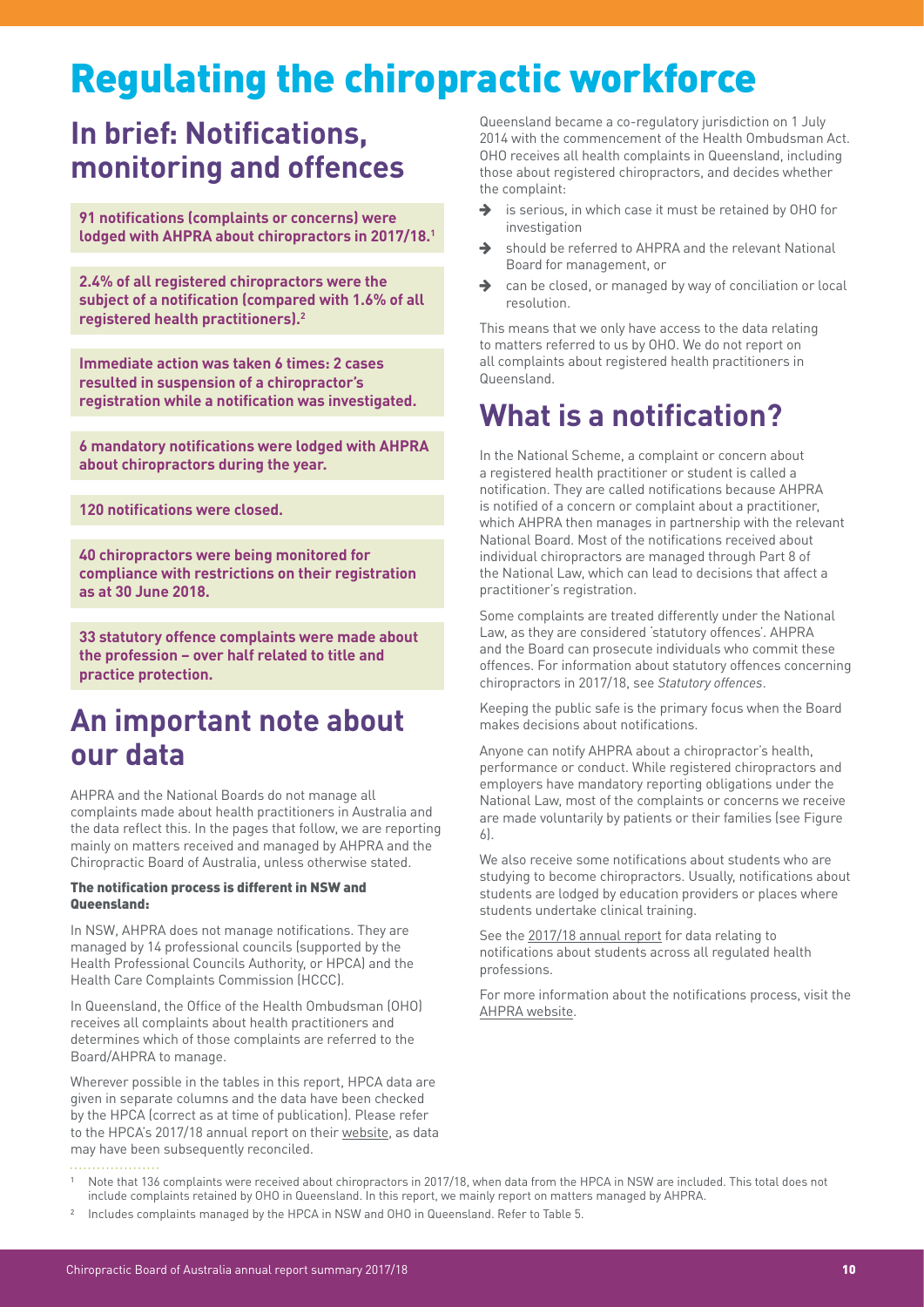### <span id="page-10-0"></span>**Notifications received**

This year, AHPRA received the highest number of notifications (7,276) about health practitioners in any single reporting year since the National Scheme began. Of these, 1.3% (91) were about chiropractors.

On a jurisdictional level, Victoria (35), Queensland (28) and Western Australia (16) accounted for more than 86% of the notifications relating to chiropractors received in 2017/18.

Of all registered chiropractors 2.4% had notifications made about them in 2017/18, a slight decrease from the previous year.

### **Notifications closed**

The Board assessed and closed 36.4% more notifications about chiropractors in 2017/18 than in the previous reporting year (120, compared with 88 in 16/17). These closures accounted for 1.7% of all notifications closed by AHPRA nationally across all professions. Of the notifications closed, 55.8% resulted in some form of regulatory action being taken by the Board.

As at 30 June 2018, there were 77 open notifications about chiropractors being managed by AHPRA and the Board.

Tables 4–12 show data about notifications in 2017/18.

#### Figure 4: Total notifications received by AHPRA about chiropractors, year by year, since the National Scheme began



#### Figure 5: How AHPRA and the Board manage notifications



#### Figure 6: The most common sources of notifications lodged with AHPRA about chiropractors

|                                                     | 2017/18      | 2016/17        |
|-----------------------------------------------------|--------------|----------------|
| Patient, relative or<br>member of the public        | 48.3%        | 40.8%          |
| <b>Other practitioner</b>                           | 17.6%        | 15.5%<br>11.7% |
| <b>Government department</b>                        | 12.1%        | 6.8%           |
| <b>Unclassified</b><br><b>Own motion (by Board)</b> | 6.6%<br>2.2% | 11.7%          |
| Other                                               | 13.2%        | 13.5%          |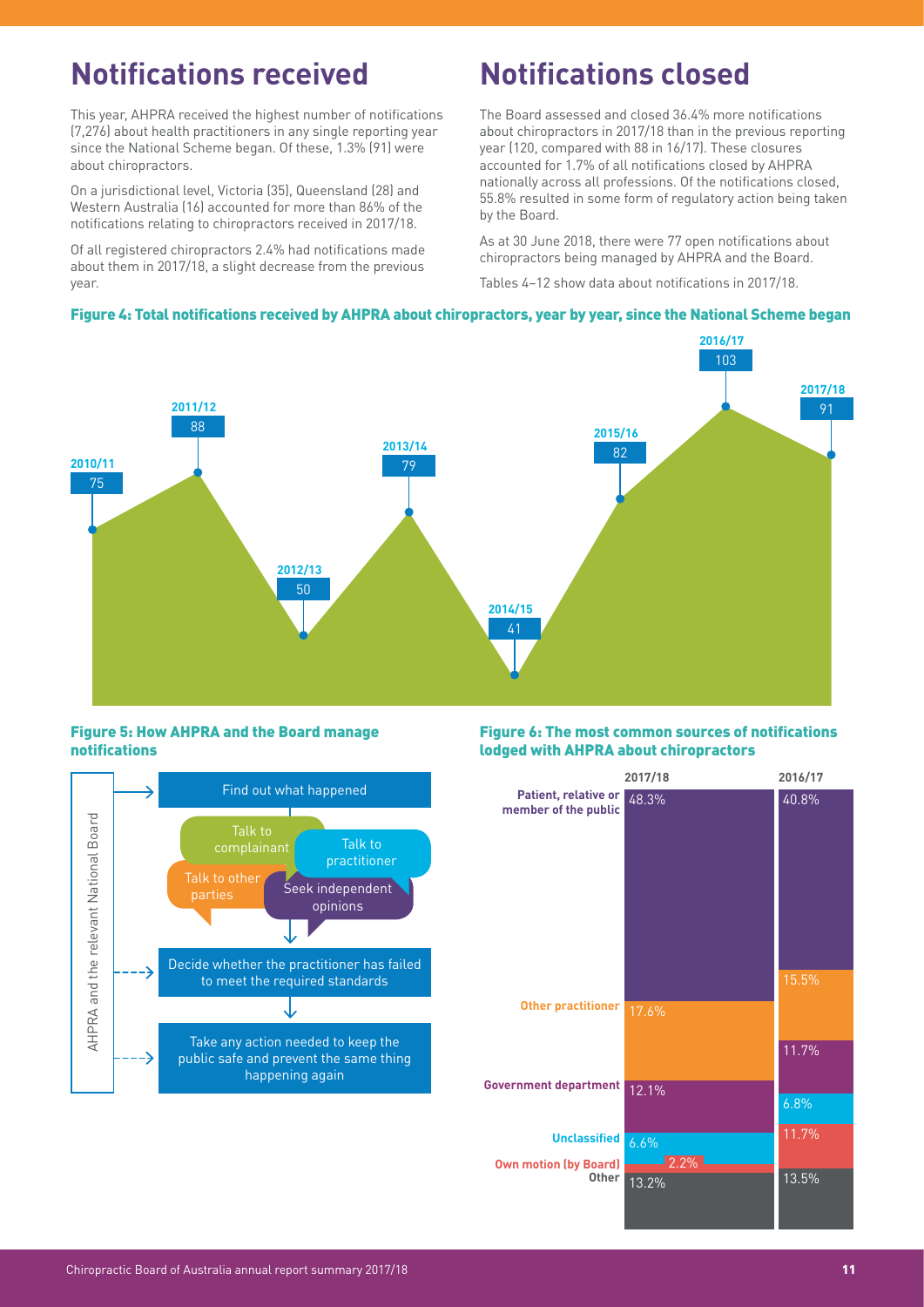#### <span id="page-11-0"></span>Figure 7: The most common types of complaint lodged with AHPRA about chiropractors



<sup>1</sup> Included in Other in 2017/18.

2 0% in 2016/17.

### **Mandatory notifications**

All health practitioners, their employers and education providers have mandatory reporting obligations under the National Law. This means that they must tell AHPRA if they have formed a reasonable belief that a registered chiropractor or student has behaved in a way that constitutes notifiable conduct.

Notifiable conduct by registered health practitioners is defined as:

- $\rightarrow$  practised while intoxicated by alcohol or drugs
- $\rightarrow$  sexual misconduct in the practice of the profession
- $\rightarrow$  placed the public at risk of substantial harm because of an impairment (health issue), or
- $\rightarrow$  placed the public at risk because of a significant departure from accepted professional standards.

AHPRA received 908 mandatory notifications in 2017/18. Of those, six mandatory notifications related to notifiable conduct by chiropractors. All matters related to a significant departure from accepted professional standards of clinical care.

For information about the *Guidelines for mandatory notifications*, visit the [Board's website](http://www.chiropracticboard.gov.au/Codes-guidelines/Guidelines-for-mandatory-notifications.aspx).

### **Taking immediate action**

Immediate action is a serious step that the Board can take when it believes it is necessary to limit a chiropractor's registration in some way to keep the public safe. It is an interim measure that a Board takes only in high-risk cases while it seeks further information

In 2017/18, the Board considered 10 cases for immediate action and took immediate action six times; in two cases suspending a practitioner's registration to protect the public while an investigation was conducted.

See Table 6 for immediate action cases about chiropractors by state and territory. See [AHPRA's annual report](https://www.ahpra.gov.au/annualreport/2018/) for more information about immediate actions considered and taken across all professions in 2017/18.

### **Tribunals, panels and appeals**

### Tribunals

The Board can refer a matter to a tribunal for hearing. Usually, this happens when the allegations involve the most serious of matters, such as when the Board believes a chiropractor has behaved in a way that constitutes professional misconduct.

Tribunal proceedings are conducted in accordance with timetables set by the responsible tribunal in each jurisdiction.

Tribunals in each state and territory:

- $\rightarrow$  Australian Capital Territory Civil and Administrative Tribunal
- → New South Wales Civil and Administrative Tribunal
- $\rightarrow$  Northern Territory Civil and Administrative Tribunal
- $\rightarrow$  Queensland Civil and Administrative Tribunal
- $\rightarrow$  South Australia Health Practitioners Tribunal
- **Tasmania** Health Practitioners Tribunal
- $\rightarrow$  Victorian Civil and Administrative Tribunal
- $\rightarrow$  Western Australia State Administrative Tribunal

In 2017/18, 26 matters about chiropractors were decided by a tribunal. In 2016/17 six matters were decided by a tribunal.

### Panels

The Board has the power to establish two types of panel depending on the type of notification:

- $\rightarrow$  Health panels, for issues relating to a practitioner's health and performance, or
- $\rightarrow$  Professional standard panels, for conduct and performance issues.

Under the National Law, panels must include members from the relevant health profession as well as community members. All health panels about chiropractors must include a chiropractor. Each National Board has a list of approved people who may be called upon to sit on a panel.

In 2017/18, one matter about a chiropractor was decided by a panel.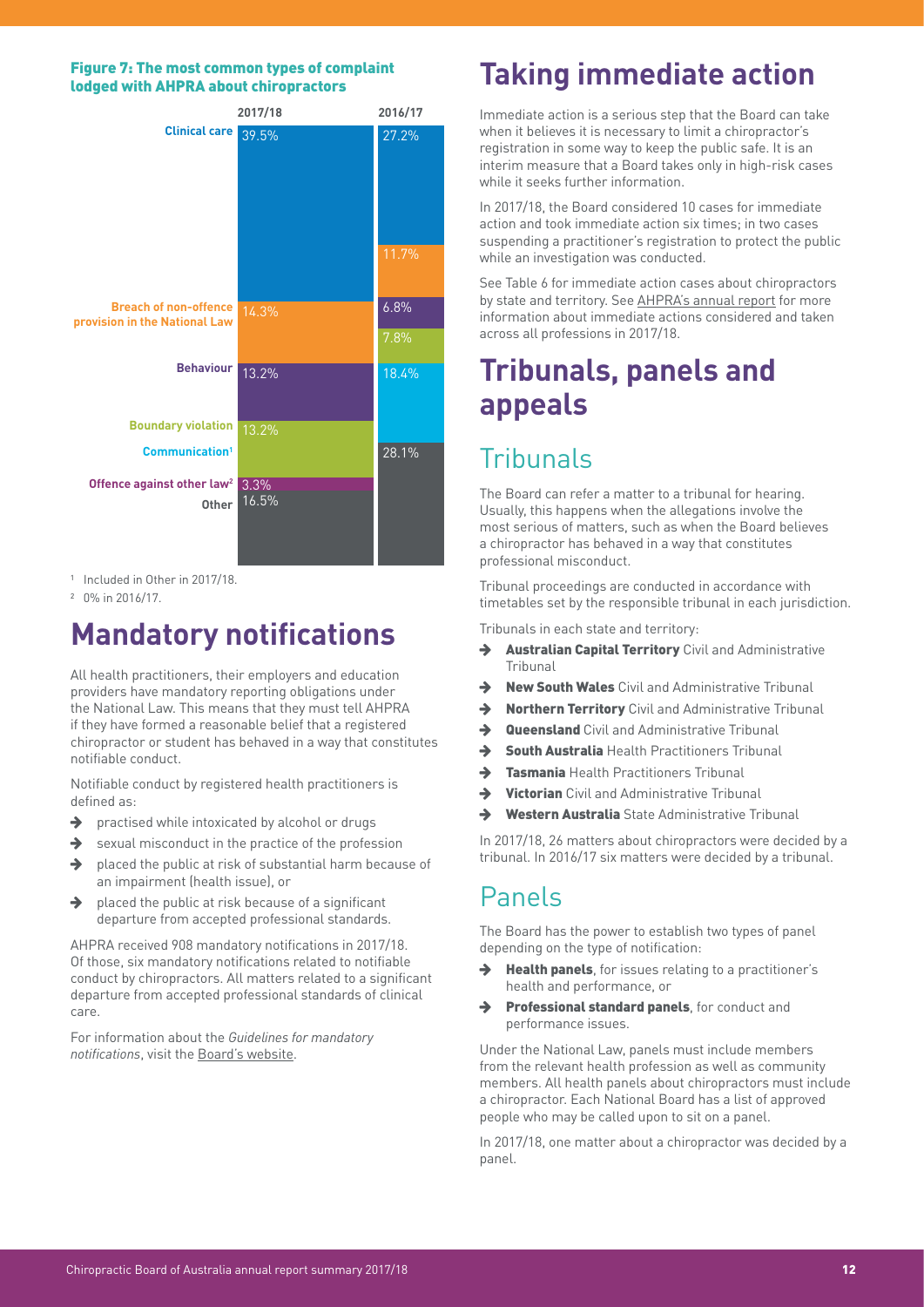### <span id="page-12-0"></span>Appeals

All regulatory decisions are evidence-based and guided by the regulatory principles of the National Scheme. The National Law provides a mechanism of appeal against a decision by a National Board in certain circumstances, including decisions to:

- $\rightarrow$  refuse an application for registration or endorsement of registration, or to refuse renewal of registration or renewal of an endorsement of registration
- $\rightarrow$  impose or change a condition placed on registration, or to refuse to change or remove a condition imposed on registration or an undertaking given by a registrant, or
- $\rightarrow$  suspend registration or to reprimand a practitioner.

There is also a mechanism of appeal by judicial review if the appeal relates to a perceived flaw in the administrative decision-making process, as opposed to the merits of the individual decision itself.

One decision by a tribunal was the subject of an appeal and one appeal was finalised in 2017/18.

The National Scheme's [regulatory principles](https://www.ahpra.gov.au/About-AHPRA/Regulatory-principles.aspx) apply to all regulatory decision-making. The principles are designed to encourage a responsive, risk-based approach to regulation across all professions to ensure the public is safe. The low proportion of successful appeals that resulted in an amended/substituted decision demonstrates that the regulatory principles continue to have a positive impact on regulatory decision-making.

Please refer to [AHPRA's annual report](https://www.ahpra.gov.au/annualreport/2018/) for data relating to appeals in 2017/18.

### **Compliance**

On behalf of the Board, AHPRA monitors chiropractors and students who have restrictions (conditions or undertakings) placed on their registration, and those with suspended or cancelled registration. By identifying any non-compliance with restrictions and acting swiftly and appropriately, AHPRA supports the Board to manage risk to public safety.

As at 30 June 2018, there were 40 individual chiropractors being monitored (comprising 40 monitoring cases).<sup>1</sup>

Monitoring can be for one or more of the following reasons:

- $\rightarrow$  suitability/eligibility to be registered to practise
- $\rightarrow$  compliance with restrictions on their registration health, conduct, performance, and/or
- $\rightarrow$  to make sure that any practitioner who was cancelled from the register did not practise.

The 40 active monitoring cases of chiropractors represent 0.8% of all monitoring cases managed by AHPRA across all 15 regulated health professions. Of these cases 40% were being monitored for suitability/eligibility.

See Table 11 for active monitoring cases by stream.

### **Statutory offences**

The National Law sets out four types of statutory offences:

- $\rightarrow$  Unlawful use of protected titles
- $\rightarrow$  Unlawful claims by individuals or organisations as to registration
- $\rightarrow$  Performing a restricted act, and
- $\rightarrow$  Unlawful advertising.

Breaches of the National Law that constitute a statutory offence can put individuals and the community at risk. These offences may be committed by registered health practitioners, unregistered individuals or corporate entities and are covered under Part 7 of the National Law. For more information, see the [AHPRA website](https://www.ahpra.gov.au/Notifications/Make-a-complaint/What-is-an-offence.aspx).

AHPRA received 33 new statutory offence complaints about chiropractors in 2017/18, which is a significant decrease when compared to the 162 received in 2016/17 and the 601 received in 2015/16. In 2016/17 and 2015/16 the increase in statutory offences was largely due to a series of bulk complaints that were made by a number of external organisations about alleged advertising breaches.

Concerns about unlawful advertising are now managed in two ways: serious-risk advertising complaints, advertising complaints by corporate entities and unregistered persons are managed as statutory offences, and low- to moderate-risk advertising offences by registrants are managed under the *Advertising compliance and enforcement strategy*. Data for lowto moderate-risk advertising offences are not included here.

Over half the new matters in 2017/18 related to title and practice protection, with the majority of remaining matters relating to advertising breaches. Statutory offence complaints about chiropractors accounted for 5.7% of all statutory offences received nationally across all professions.

This year, in keeping with the smaller number of complaints received, there was a substantial decrease of 83.9% in the number of statutory offence complaints closed (31, down from 192 in 2016/17).

See Table 12 for data about statutory offences relating to chiropractors in 2017/18.

<sup>1</sup> A practitioner who has restrictions on their registration for more than one reason may be allocated more than one 'monitoring case'. However, for the chiropractic profession, each case corresponded to an individual.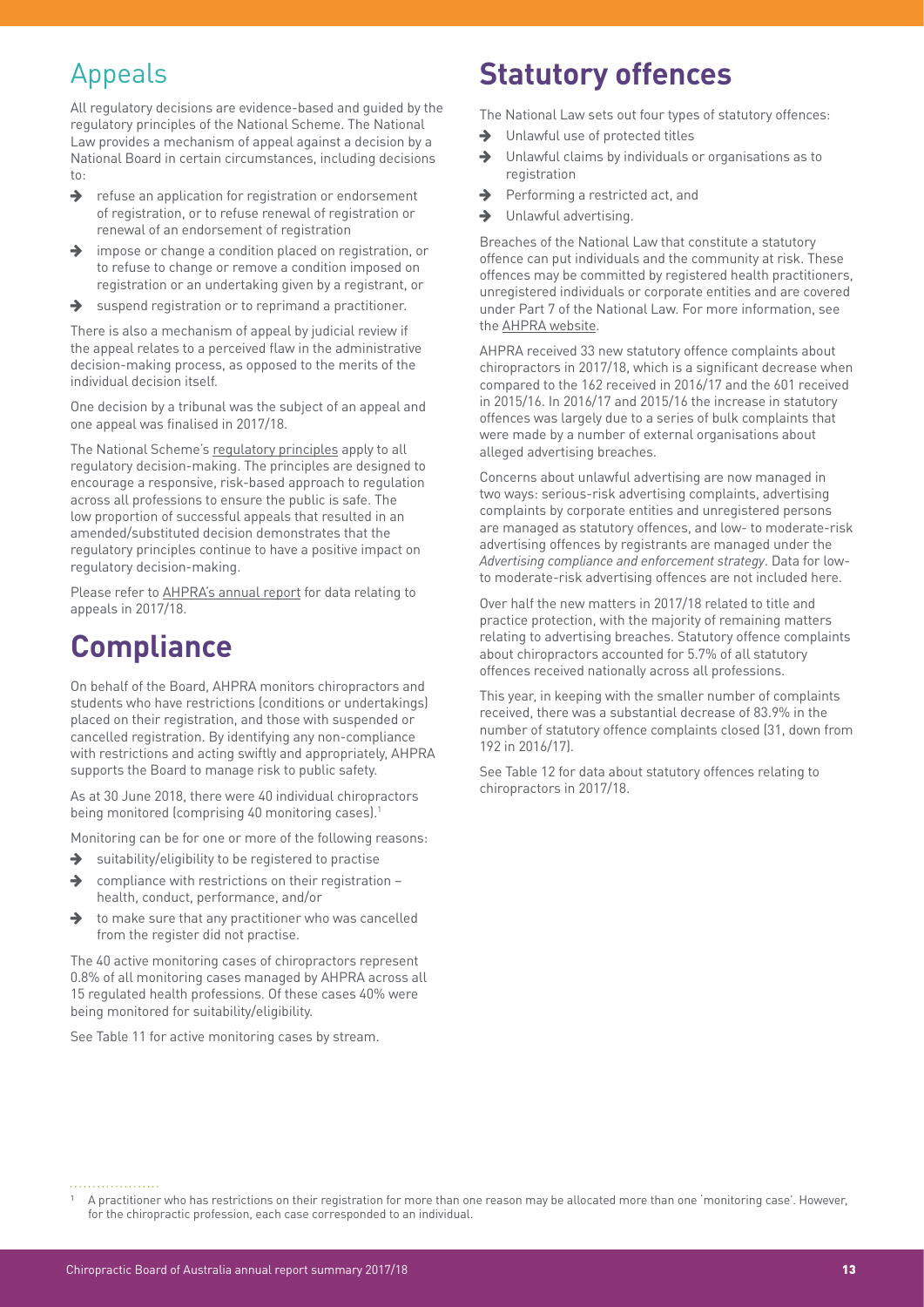#### <span id="page-13-0"></span>Table 4: Notifications received about chiropractors, by state or territory (including HPCA)

| Chiropractors <sup>1</sup> | <b>ACT</b> | <b>NSW<sup>2</sup></b> | NΤ | QLD <sup>3</sup> | <b>SA</b> | <b>TAS</b> | VIC <sup>1</sup>   | WA       | $\blacksquare$ No PPP <sup>4</sup> | <b>Subtotal</b> | <b>HPCA<sup>5</sup></b> | <b>Total</b> |
|----------------------------|------------|------------------------|----|------------------|-----------|------------|--------------------|----------|------------------------------------|-----------------|-------------------------|--------------|
| Total 2017/18              |            |                        |    | 28               |           |            | 35                 | 16       |                                    | 0 <sub>1</sub>  | 45                      | 136          |
| <b>Total 2016/17</b>       |            |                        |    | つに<br>JJ         | ∸         |            | $\sim$ $\sim$<br>∼ | ΄4<br>-- |                                    | 103             | 68                      | 171          |

1 Data relating to notifications (complaints or concerns) are based on the state or territory of the practitioner's principal place of practice (PPP).

2 Matters managed by AHPRA about practitioners with a PPP in NSW, where the conduct occurred outside NSW.

3 Matters referred to AHPRA and the National Board by the Office of the Health Ombudsman (OHO) in Queensland.

- 4 No principal place of practice (No PPP) includes practitioners with an overseas or unknown address.
- 5 Matters managed by the Health Professional Councils Authority (HPCA) in NSW.

#### Table 5: Percentage of the profession with notifications received, by state or territory (including HPCA)

|                                      |             | NSW (including)               |         | QLD (including       |           |            |        |              |                       |                    |
|--------------------------------------|-------------|-------------------------------|---------|----------------------|-----------|------------|--------|--------------|-----------------------|--------------------|
| <b>Registrants</b>                   |             | <b>ACT</b>   HPCA complaints] |         | NT   OHO complaints) | <b>SA</b> | <b>TAS</b> | VIC I  | <b>WA</b>    | $No$ PPP <sup>1</sup> | Total <sup>2</sup> |
| <b>Chiropractors 2017/18</b>         | 1.4% $\mid$ | 2.3%                          | 3.7%    | 3.8%                 | 1.6%      | $2.0\%$    |        | $2.1\%$ 2.2% | 0.6%                  | 2.4%               |
| <b>Chiropractors 2016/17</b>         | 2.9%        | 3.3%                          | $7.4\%$ | 5.7%                 | $2.2\%$   |            | $.6\%$ | $3.4\%$      | $1.3\%$ .             | 3.1%               |
| All registered practitioners 2017/18 | $1.6\%$     | $.8\%$                        | $.8\%$  | 2.1%                 | $6\%$     | .5%        | $.1\%$ | $.2\%$       | 0.3%                  | 1.6%               |
| All registered practitioners 2016/17 | $.9\%$      | $.7\%$                        | $2.2\%$ | $2.2\%$              | $.3\%$    | 9%         | $1\%$  | $1.2\%$      | 0.5%                  | 1.6%               |

1 No principal place of practice (No PPP) includes practitioners with an overseas or unknown address.

<sup>2</sup> Total matters managed by AHPRA, OHO in Queensland and the HPCA in NSW.

#### Table 6: Immediate action cases by state or territory (excluding HPCA)

| l Year  | <b>ACT</b> | <b>NSW</b> | NT' | QLD | <b>SA</b>                | TAS | VIC <b>I</b> | WA | No PPP <sup>1</sup> | <b>Total</b>    |
|---------|------------|------------|-----|-----|--------------------------|-----|--------------|----|---------------------|-----------------|
| 2017/18 |            |            | 0   |     |                          |     |              |    |                     | 10 <sup>°</sup> |
| 2016/17 |            | ີ          |     |     | $\overline{\phantom{a}}$ |     |              |    |                     | 15 <sub>1</sub> |

1 No principal place of practice (No PPP) includes practitioners with an overseas or unknown address.

#### Table 7: Outcomes of immediate actions (excluding HPCA)

|                                         | 2017/18         |                   |                      | 2016/17                  |
|-----------------------------------------|-----------------|-------------------|----------------------|--------------------------|
| Outcome                                 | Chiropractors   | All practitioners | <b>Chiropractors</b> | <b>All practitioners</b> |
| Not take immediate action               |                 | 173               |                      | 76                       |
| <b>Accept undertaking</b>               |                 | 113               |                      | 69                       |
| <b>Impose conditions</b>                |                 | 174.              |                      | 147                      |
| <b>Accept surrender of registration</b> |                 |                   |                      |                          |
| <b>Suspend registration</b>             |                 | 126               | 10                   | 103                      |
| <b>Decision pending</b>                 |                 | 22                |                      | 23                       |
| <b>Total</b>                            | 10 <sub>1</sub> | 609               | 15                   | 419                      |

#### Table 8: Notifications closed in 2017/18, by state or territory (including HPCA)

| <b>Chiropractors</b> | <b>ACT</b> | <b>NSW<sup>1</sup></b> | NΤ | QLD <sup>2</sup>          | <b>SA</b> | <b>TAS</b> | <b>VIC</b>    | <b>WA</b>    | $No$ PPP $3$ | Subtotal | <b>HPCA4</b> | <b>Total</b> |
|----------------------|------------|------------------------|----|---------------------------|-----------|------------|---------------|--------------|--------------|----------|--------------|--------------|
| Total 2017/18        |            |                        |    | 33                        | 35        | 0          | 34            |              |              | 120      | 64           | 184          |
| <b>Total 2016/17</b> |            |                        |    | $\sim$ $\sim$<br><u>_</u> |           |            | ⊥<br><u>.</u> | $\sim$<br>ZΨ |              | 88       | O4           | 152          |

1 Matters managed by AHPRA about practitioners with a PPP in NSW, where the conduct occurred outside NSW.

2 Matters referred to AHPRA and the National Board by OHO in Queensland.

<sup>3</sup> No principal place of practice (No PPP) includes practitioners with an overseas or unknown address.

4 Matters managed by the HPCA in NSW.

#### Table 9: Notifications closed, by stage at closure (excluding HPCA)

| <b>Stage at closure</b>                       | 2017/18 | 2016/17 |
|-----------------------------------------------|---------|---------|
| Assessment <sup>1</sup>                       | 46      | 44      |
| Health or performance assessment <sup>2</sup> | 3       |         |
| Investigation                                 | 44      | 33      |
| <b>Panel hearing</b>                          |         |         |
| <b>Tribunal hearing</b>                       | 26      |         |
| <b>Total</b>                                  | 121     | 88      |

1 Closed after initial assessment of the matter.

<sup>2</sup> Performance assessments are carried out by a Board-selected assessor whose scope of practice is similar to that of the practitioner being assessed (assessors are not Board members or AHPRA staff).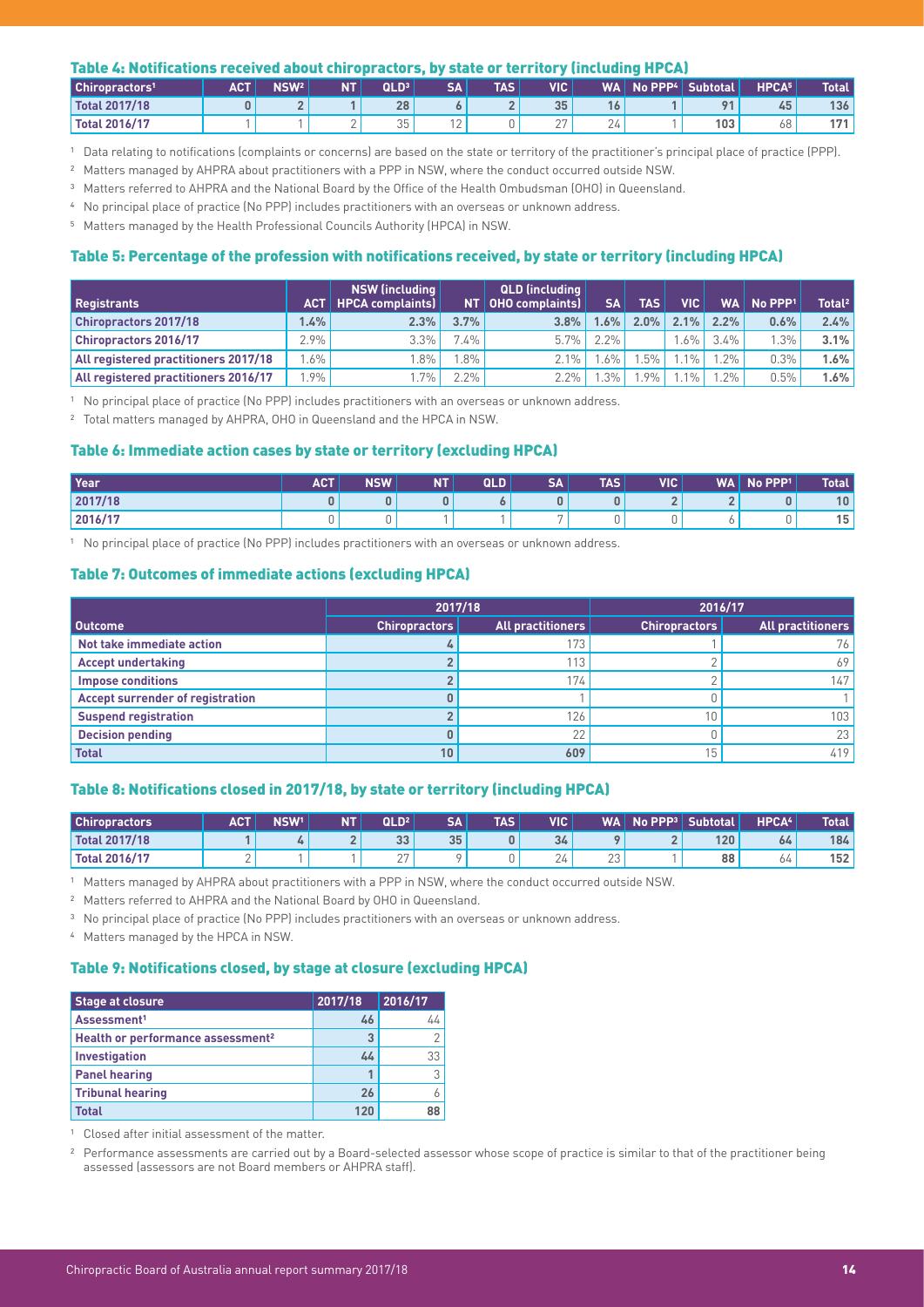#### <span id="page-14-0"></span>Table 10: Notifications closed, by outcome at closure (excluding HPCA)

| <b>Outcome</b>                                           | 2017/18        | 2016/17 |
|----------------------------------------------------------|----------------|---------|
| No further action <sup>1</sup>                           | 53             | 46      |
| <b>Accept undertaking</b>                                |                |         |
| <b>Impose conditions</b>                                 | 13             | 12      |
| <b>Caution</b>                                           | 26             | 23      |
| <b>Fine registrant</b>                                   | 0              |         |
| Refer all or part of the notification to<br>another body | 25             |         |
| <b>Cancel registration</b>                               | $\overline{2}$ |         |
| Total <sup>2</sup>                                       | 120            | 88      |

1 No further regulatory action is usually taken when, based on available information, the Board determines there is no risk to the public that meets the legal threshold for regulatory action. It may also be because a practitioner has taken steps to voluntarily address issues of concern.

2 Excludes matters managed by the HPCA in NSW

#### Table 11: Active monitoring cases at 30 June 2018, by stream (excluding HPCA)

| Stream <sup>1</sup>                    | 2017/18 | 2016/17 |
|----------------------------------------|---------|---------|
| <b>Conduct</b>                         | 6       |         |
| <b>Health</b>                          | 4       | 2       |
| <b>Performance</b>                     | 8       | 1Π.     |
| <b>Prohibited practitioner/student</b> | 6       |         |
| <b>Suitability/eligibility</b>         | 16      | 24      |
| Total <sup>2</sup>                     | ፈበ      | 49      |

1 AHPRA reports on monitoring cases established rather than by individual registrants being monitored. This is because a registrant may have a set of restrictions (conditions or undertakings) in more than one stream. As at 30 June 2018, there were 40 cases about chiropractors, which relate to 40 individual registrants.

<sup>2</sup> These cases also may include cases that are to be transitioned from AHPRA to the HPCA for conduct, health and performance streams. They do not include HPCA-managed monitoring cases.

#### Table 12: Statutory offence complaints about chiropractors, received and closed, by type of offence and jurisdiction

| Type of offence <sup>1</sup>                                                            |                 | <b>ACT</b>   | NSW <sup>2</sup> | <b>NT</b>     | QLD <sup>3</sup> | <b>SA</b> | <b>TAS</b>     | <b>VIC</b>   | <b>WA</b>      | <b>No</b><br>PPP <sup>4</sup> | <b>Total</b><br>2017/18 | <b>Total</b><br>2016/17 |
|-----------------------------------------------------------------------------------------|-----------------|--------------|------------------|---------------|------------------|-----------|----------------|--------------|----------------|-------------------------------|-------------------------|-------------------------|
| <b>Title protections</b><br>$(s, 113 - 120)$                                            | <b>Received</b> | O.           | 3                |               |                  | 4         |                | 4            | $\overline{2}$ | $\sqrt{2}$                    | 17                      | 8                       |
|                                                                                         | <b>Closed</b>   | $\theta$     | 2                |               | n                | 4         |                | $\mathbf{r}$ | 0              |                               | 18                      | 12                      |
| <b>Practice protections</b><br>$(s, 121 - 123)$                                         | <b>Received</b> |              |                  |               |                  |           |                | $\Omega$     | $\Omega$       |                               | $\overline{2}$          | $\mathbf{1}$            |
|                                                                                         | Closed          | $\bigcap$    | U                | O.            |                  |           |                | $\Omega$     |                | U                             | $\overline{2}$          | 0                       |
| <b>Advertising breach</b><br>(s. 133)                                                   | <b>Received</b> |              | 4                | $\Omega$      |                  |           |                | $\Omega$     |                | 5                             | 13                      | 153                     |
|                                                                                         | <b>Closed</b>   | $\Omega$     | 3                | $\cup$        |                  |           | $\Omega$       | 2            | $\overline{2}$ | 3                             | 10                      | 178                     |
| <b>Directing or inciting unprofessional</b><br>conduct/professional misconduct (s. 136) | <b>Received</b> | $\cup$       | $\cap$           | $\cup$        |                  |           |                | $\Omega$     | $\Omega$       |                               | $\Omega$                | $\mathbf 0$             |
|                                                                                         | <b>Closed</b>   | $\Omega$     | U                | <sup>0</sup>  |                  |           |                | $\Omega$     | 0              |                               | $\Omega$                | 1                       |
| <b>Other offence</b>                                                                    | Received        |              |                  |               |                  |           |                | $\Omega$     | $\Omega$       |                               |                         | 0                       |
|                                                                                         | <b>Closed</b>   | $\bigcap$    | U                | 0             |                  |           | U              | $\Omega$     | 0              |                               | $\sqrt{ }$              | 1                       |
| <b>Total 2017/18</b>                                                                    | <b>Received</b> | $\mathbf{0}$ | 7                | $\sqrt{2}$    | 3                | 4         |                | 6            | 3              | 8                             | 33                      |                         |
|                                                                                         | <b>Closed</b>   | $\mathbf{0}$ | 5                |               | 4                | 4         | $\bf{0}$       | 9            | $\overline{3}$ | 5                             | 31                      |                         |
| <b>Total 2016/17</b>                                                                    | <b>Received</b> | 3            | 46               | $\mathcal{A}$ | 25               | 4         | $\overline{2}$ | 38           | 8              | 35                            |                         | 162                     |
|                                                                                         | <b>Closed</b>   |              | 47               |               | 20               | 8         | 0              | 76           | 5              | 34                            |                         | 192                     |

1 This table captures offence complaints by principal place of practice (PPP) and includes all offences from sections 113–116 of the National Law, not only offences about advertising, title and practice protection.

2 Excludes matters managed by the HPCA in NSW.

<sup>3</sup> Matters referred to AHPRA and the National Board by OHO in Queensland.

4 No principal place of practice (No PPP) includes practitioners with an overseas or unknown address. AHPRA also receives offence complaints about unregistered persons where a PPP is not recorded.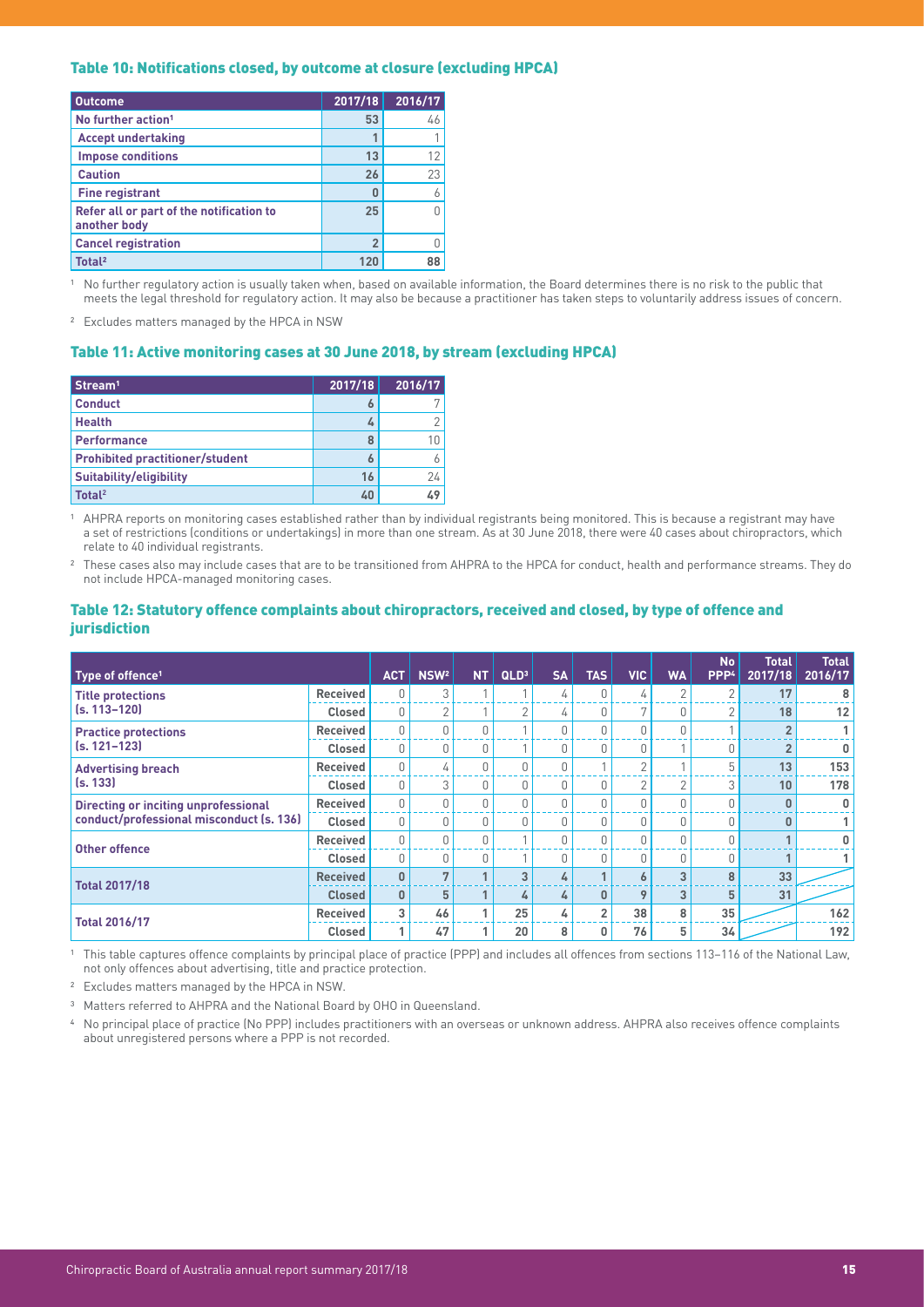### **Chiropractic Board of Australia: [www.chiropracticboard.gov.au](http://www.chiropracticboard.gov.au)**

#### **Phone**

Within Australia, call 1300 419 495 From outside Australia, call +61 3 9275 9009 Opening hours: Monday to Friday 9:00am–5:00pm (Australian Eastern Standard Time)

#### **Published**

#### Australian Health Practitioner Regulation Agency

Melbourne, February 2019 For more information about AHPRA and the National Boards' work in 2017/18, please see the [annual report](http://www.ahpra.gov.au/annualreport/2018).

#### **Useful links**

[Register of practitioners](http://www.ahpra.gov.au/registration/registers-of-practitioners) [Complaints portal](http://www.ahpra.gov.au/about-ahpra/complaints) [Court and tribunal outcomes](http://www.ahpra.gov.au/Publications/Tribunal-Decisions) [National restrictions library](http://www.ahpra.gov.au/registration/monitoring-and-compliance/national-restrictions-library)

#### **Follow us on social media**



in [LinkedIn](https://au.linkedin.com/company/australian-health-practitioner-regulation-agency)